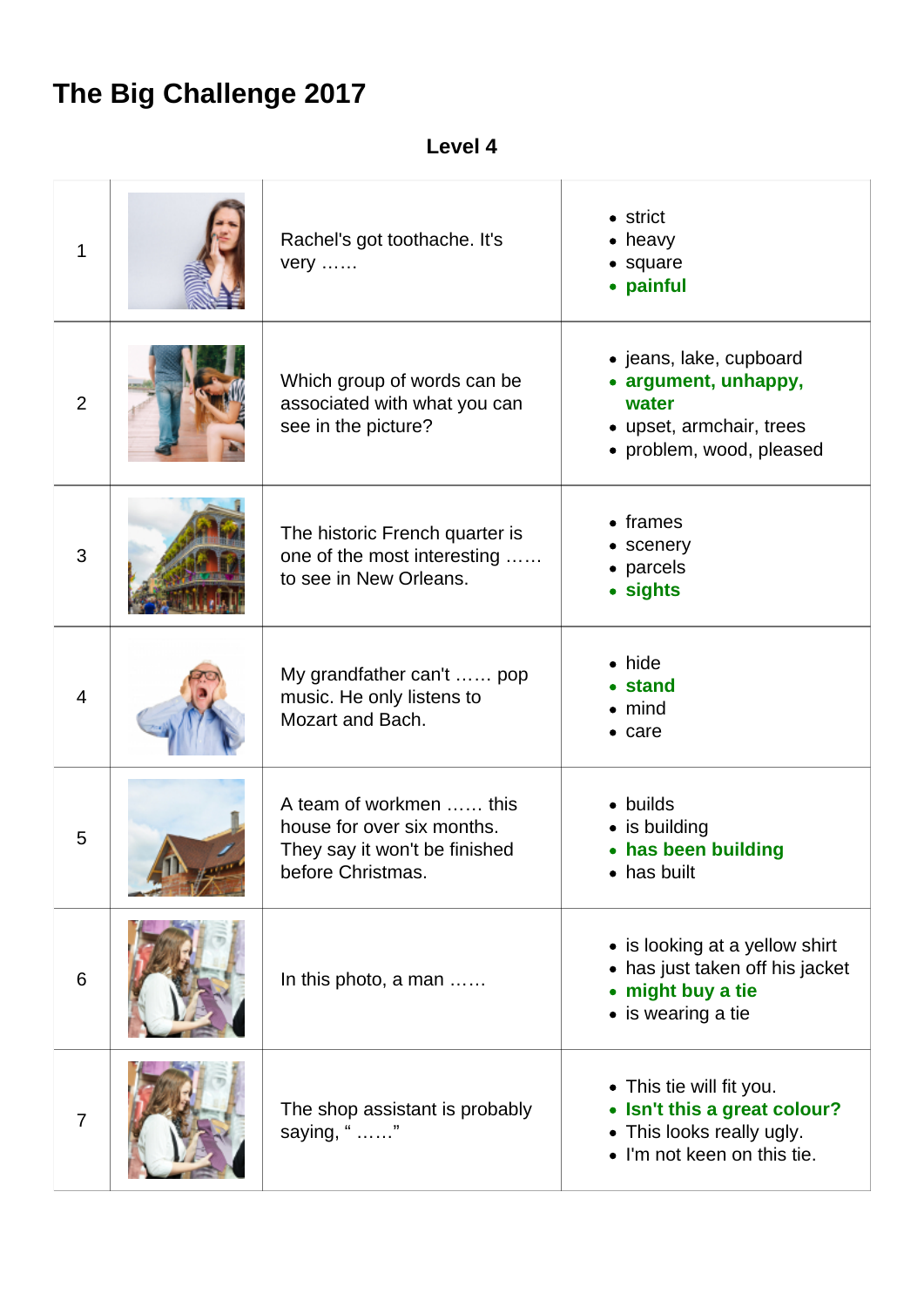| 8  |                                                                                                                                                                                  | The problem is that the man<br>mind.                | • isn't in his right<br>• would never really<br>• hasn't got any good<br>• can't make up his                                                                                                                                                                       |
|----|----------------------------------------------------------------------------------------------------------------------------------------------------------------------------------|-----------------------------------------------------|--------------------------------------------------------------------------------------------------------------------------------------------------------------------------------------------------------------------------------------------------------------------|
| 9  | he city on one of our buses, lunch-<br>e fine time to shop far souvenirs. De<br>x station Moe-Fri at 8.25 am, netumin                                                            | This web page is about                              | • visiting an English city<br>• unusual buses<br>• life in an English village<br>• studying in England                                                                                                                                                             |
| 10 | rio includes a return rail ticket from L<br>the city on one of our buses, lunch in a<br>free time to shop for sowenirs, begy<br>ation Moe-Fri at 8.25 am, returnin               | What is this website offering?                      | • A week in Cambridge<br>including a bus tour.<br>• A bus tour of Cambridge<br>for tourists who are staying<br>there.<br>• A tour of Cambridge that<br>lasts one day.<br>• A trip to London for tourists<br>staying in Cambridge.                                  |
| 11 | of the city on one of our buses, lunch in a<br>some free time to shop far souvenirs. Depar<br>aoss station Moe-Fri at 8.25 am, neturning                                         | What can you say about<br>Cambridge?                | • Going there means a very<br>long journey from the<br>capital.<br>• It is a very beautiful old<br>university city by a river.<br>• It is a noisy city full of busy<br>streets.<br>• It is good place to visit if<br>you are interested in<br>modern architecture. |
| 12 | trip includes a return rail ticket from L<br>of the city on one of our bases, lunch in a<br>ne free time to shop for souvenirs. Depar<br>x station Mon-Fri at 8.25 am, returning | What can you say about the trip<br>that is offered? | • You stay in the tour bus all<br>the time, except for lunch.<br>• You can take the trip any<br>day.<br>• A midday meal is<br>included in the price.<br>• The bus leaves London in<br>the morning and returns in<br>the early evening.                             |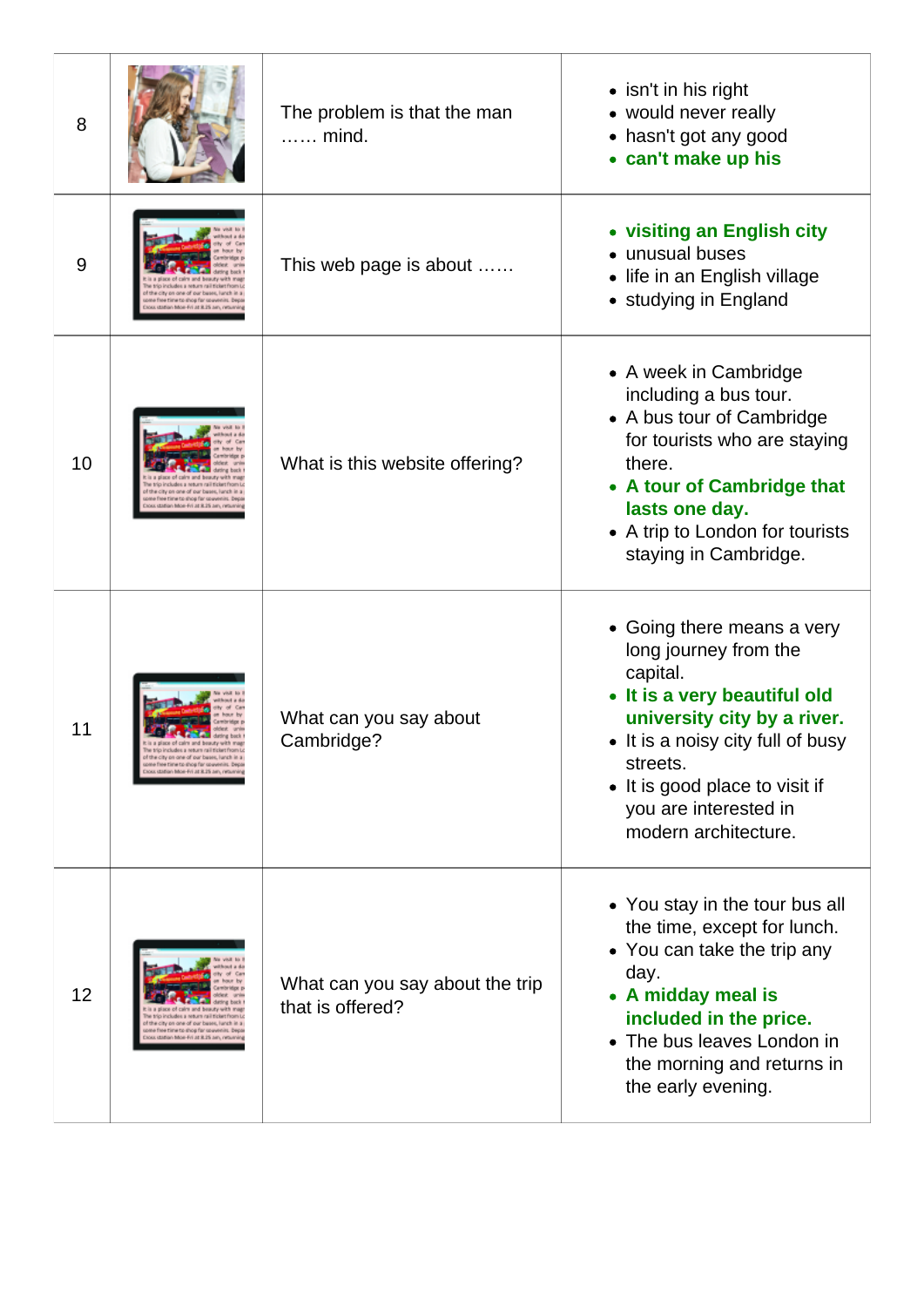| 13 | What  in his mouth?                                                                                  | $\bullet$ is he having<br>· did your little brother eat<br>• has Christopher got<br>• does the baby get |
|----|------------------------------------------------------------------------------------------------------|---------------------------------------------------------------------------------------------------------|
| 14 | Who  the eclipse of the sun<br>yesterday afternoon?                                                  | • has seen<br>$\bullet$ saw<br>$\bullet$ was seeing<br>• can see                                        |
| 15 | Today is the second day of the<br>Olympics and China  won<br>nine gold medals.                       | • did just<br>• has yet<br>• has already<br>• was able to                                               |
| 16 | I  a shower when you rang<br>so I didn't hear the phone.                                             | • was taking<br>$\bullet$ took<br>$\bullet$ had<br>• have taken                                         |
| 17 | If I were you, I  that dog. It<br>looks dangerous.                                                   | • won't approach<br>• wouldn't go near<br>• don't touch<br>$\bullet$ am avoiding                        |
| 18 | "If only we  this awful<br>school uniform! It's old-<br>fashioned and uncomfortable,"<br>said Tracy. | • won't wear<br>· didn't have to wear<br>• will never wear<br>• weren't having                          |
| 19 | Last night, I did my homework<br>after dinner and then watched<br>TV  ten o'clock.                   | • by the time<br>• as soon as<br>• until<br>$\bullet$ into                                              |
| 20 | Complete this "family" of words:<br>print, copy, save,                                               | • edit<br>$\bullet$ pack<br>• boil<br>• shout                                                           |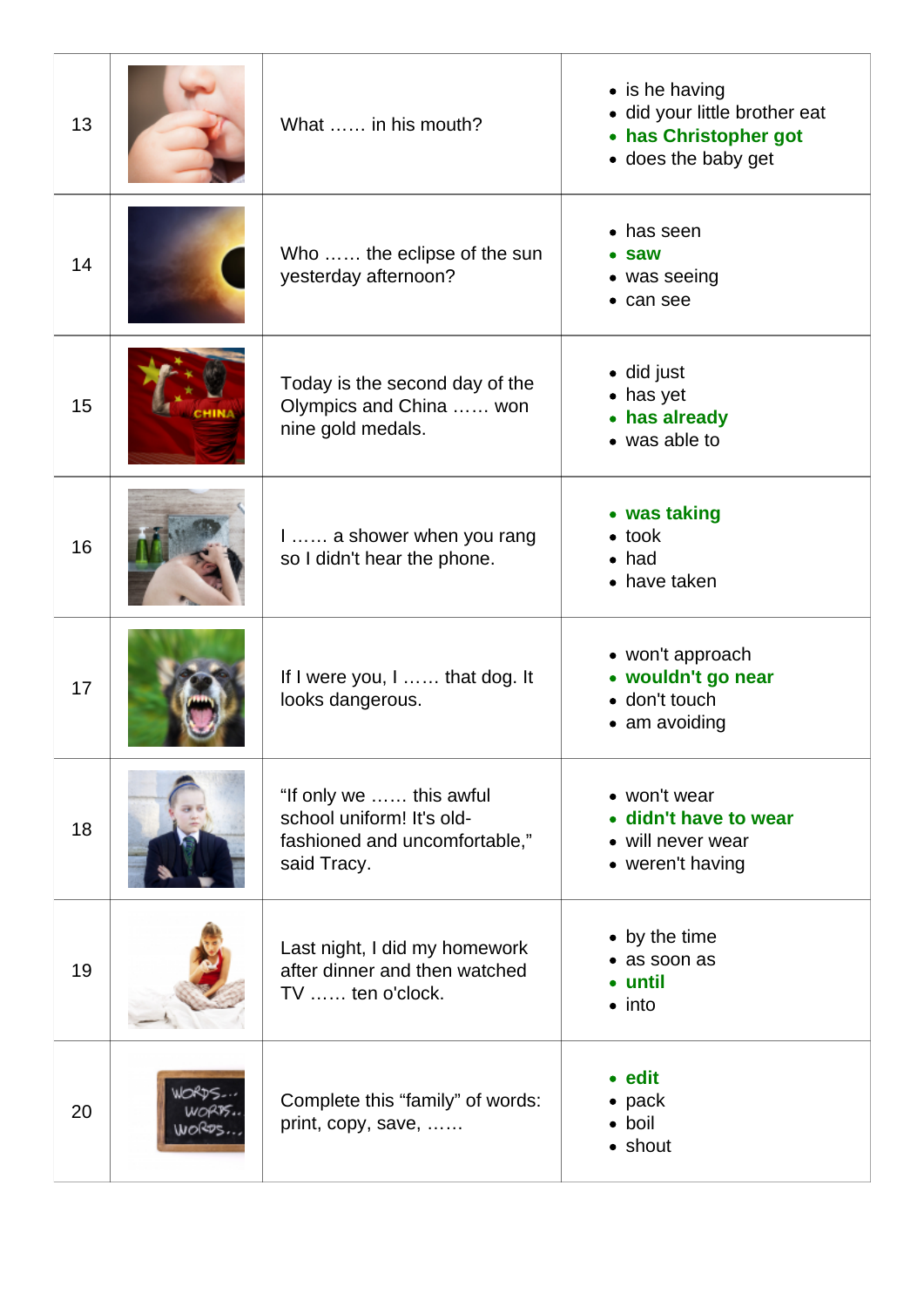| 21 |                              | Is there anything else to drink?<br>We've  out of orange juice,<br>Coke and lemonade. | $\bullet$ got<br>$\bullet$ made<br>$\bullet$ run<br>$\bullet$ done                                                                                      |
|----|------------------------------|---------------------------------------------------------------------------------------|---------------------------------------------------------------------------------------------------------------------------------------------------------|
| 22 |                              | My bedroom badly  but I<br>can't decide what colour would<br>be best.                 | • needs to redecorate<br>• has to repaint<br>• looks like new paint<br>• needs repainting                                                               |
| 23 | [AUDIO]                      | Listen and find the word that<br>rhymes.                                              | • allow<br>$\bullet$ you<br>• low<br>• through                                                                                                          |
| 24 | [AUDIO]                      | Listen and find the word to<br>complete this "family".                                | • oven<br>• platform<br>$\bullet$ entrance<br>$\bullet$ brake                                                                                           |
| 25 | [AUDIO]                      | Listen. Which group of words<br>can you hear?                                         | • there must<br>$\bullet$ a flight<br>• have got on<br>• an earlier                                                                                     |
| 26 | <b>NITED SENTES OF AMORM</b> | [AUDIO]                                                                               | • Arizona<br>$\bullet$ Texas<br>• Victoria<br>• California                                                                                              |
| 27 |                              | [AUDIO]                                                                               | • Baked beans are beans<br>in tomato sauce.<br>• A hot dog is a chicken<br>sandwich.<br>• A hamburger is made of<br>ham.<br>• A pudding is a cold soup. |
| 28 |                              | [AUDIO]                                                                               | • Madison Avenue.<br>• Times Square.<br>• Wall Street.<br>• Broadway.                                                                                   |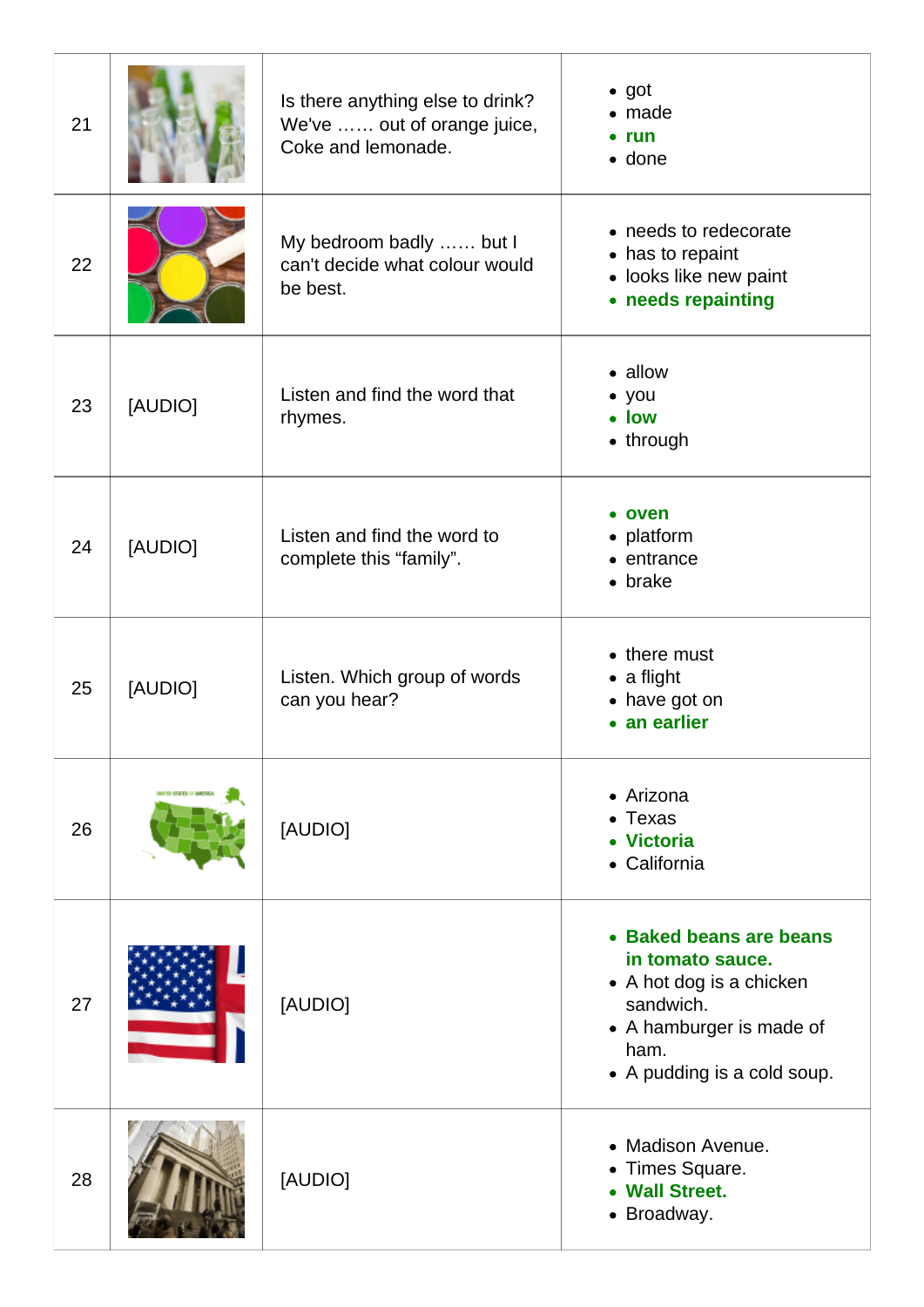| 29 |         | [AUDIO]                                                                                                            | • Robinson Crusoe.<br>• Oliver Twist.<br>• Sherlock Holmes.<br>• Peter Pan.                                                     |
|----|---------|--------------------------------------------------------------------------------------------------------------------|---------------------------------------------------------------------------------------------------------------------------------|
| 30 | [AUDIO] | Listen. What can you say in this<br>situation?                                                                     | • You're a pleasure.<br>• Good to see you again.<br>• Nice to meet you.<br>• Have a nice meeting.                               |
| 31 | [AUDIO] | Listen. What can you say to the<br>driver?                                                                         | • Look out!<br>• Get away!<br>• Turn up!<br>• Keep back!                                                                        |
| 32 |         | [AUDIO]                                                                                                            | • You don't have to listen.<br>• You should notice.<br>• You should pay more<br>attention.<br>• You mustn't take any<br>notice. |
| 33 | [AUDIO] | Listen. What can the waiter<br>say?                                                                                | • Yes, sir. Next time.<br>• Straight for it, sir.<br>• Actually, sir.<br>• Right away, sir.                                     |
| 34 |         | [AUDIO]                                                                                                            | • Ready, get up, go!<br>• On your marks, get set,<br>go!<br>• Take your marks, get up,<br>go!<br>• Get ready, rise, go!         |
| 35 | [AUDIO] | Listen to the conversation<br>between a hotel receptionist<br>and a tourist. What can the<br>receptionist say now? | • Have a nice day!<br>• Never mind!<br>• Good luck!<br>• You're welcome!                                                        |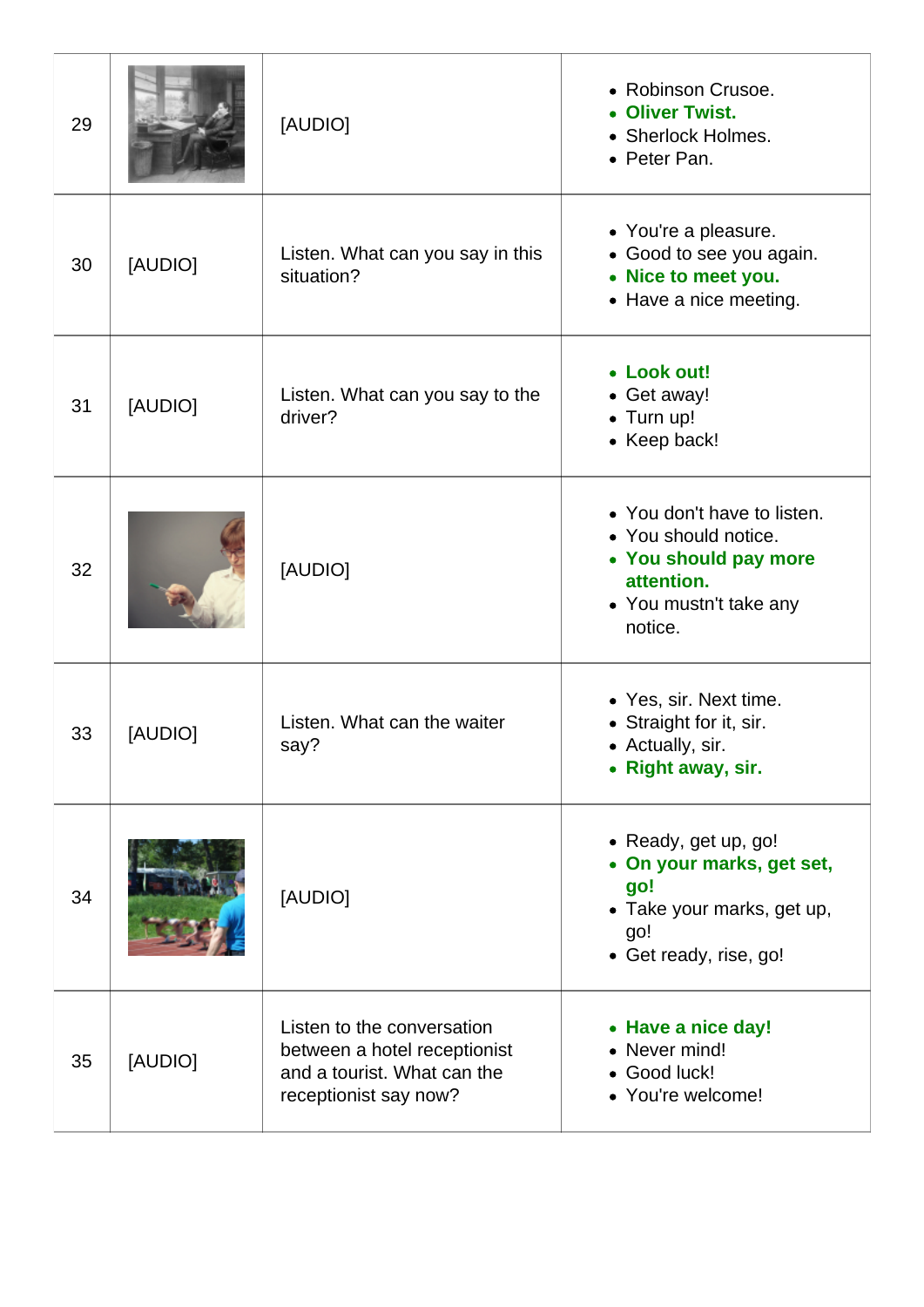| 36 | [AUDIO] | Listen. What are they doing?                                                  | • They're paying the bill in a<br>restaurant.<br>• They're looking at a<br>menu outside a café.<br>• They're choosing a place<br>for their picnic.<br>• They're shopping in a<br>supermarket.        |
|----|---------|-------------------------------------------------------------------------------|------------------------------------------------------------------------------------------------------------------------------------------------------------------------------------------------------|
| 37 | [AUDIO] | Listen. Where are they?                                                       | • At a swimming-pool.<br>• In the mountains.<br>• At a dance class.<br>$\bullet$ In the gym.                                                                                                         |
| 38 | [AUDIO] | Listen. What can you say about<br>Karen?                                      | • She's looking forward to<br>something.<br>• She's fed up.<br>• She can't look after herself.<br>• She's in a good mood.                                                                            |
| 39 | [AUDIO] | Listen. What can you say about<br>Ryan?                                       | • He has had enough of<br>basketball.<br>• He has been playing<br>basketball for a short<br>time.<br>• He isn't going to play<br>basketball any more.<br>• He has become very good<br>at basketball. |
| 40 | [AUDIO] | Listen to Mr and Mrs Roberts.<br>What's the subject of their<br>conversation? | • A bad exam result.<br>• A party that had to be<br>cancelled.<br>• Their daughter's boyfriend.<br>• An unwanted gift.                                                                               |
| 41 | [AUDIO] | Listen. What is the man talking<br>about?                                     | • The Great Fire of London.<br>• The American Civil War.<br>• The American War of<br>Independence.<br>• The English Civil War.                                                                       |